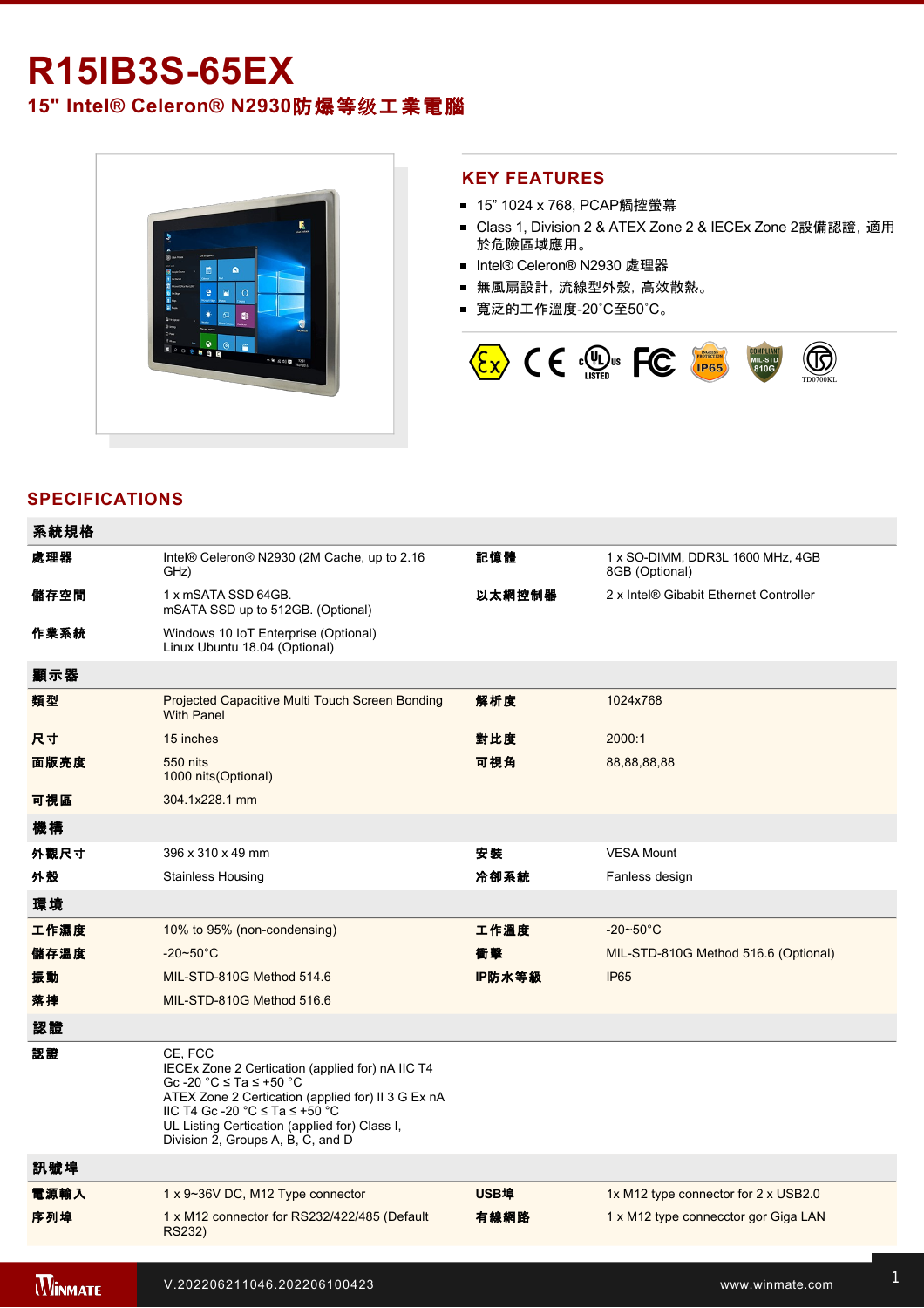| 指示燈 | 1 x LED Indicator for power<br>1 x LED Indicator for storage                                                                                                                                                                                                                                         |
|-----|------------------------------------------------------------------------------------------------------------------------------------------------------------------------------------------------------------------------------------------------------------------------------------------------------|
| 控制  |                                                                                                                                                                                                                                                                                                      |
| 按鈕  | 1 x Power Button<br>1 x Reset Button                                                                                                                                                                                                                                                                 |
| 配件  |                                                                                                                                                                                                                                                                                                      |
| 配件  | 100~240V AC to DC Power Adapter with M12<br>Connector<br><b>Power Cord</b><br>M12 Type Power Cable<br>M12 Type RS232 Male Cable<br>M12 Type USB Female Cable<br>M12 Type LAN Cable<br>RJ45 female-female converter<br>USB Adapter (USB type A to type B)<br>Driver CD & Manual<br><b>VESA</b> screws |

 $\mathbf{f}(\mathbf{x}) = \mathbf{f}(\mathbf{x})$  type connection gor  $\mathbf{f}(\mathbf{x})$ 

# **DIMENSIONS**  UNIT:MM

## **Winmate R15IB3S-65EX**

 $\mathcal{R}(\mathcal{A})$  and  $\mathcal{R}(\mathcal{A})$  and  $\mathcal{R}(\mathcal{A})$  and  $\mathcal{R}(\mathcal{A})$ 

w/o Box Cover